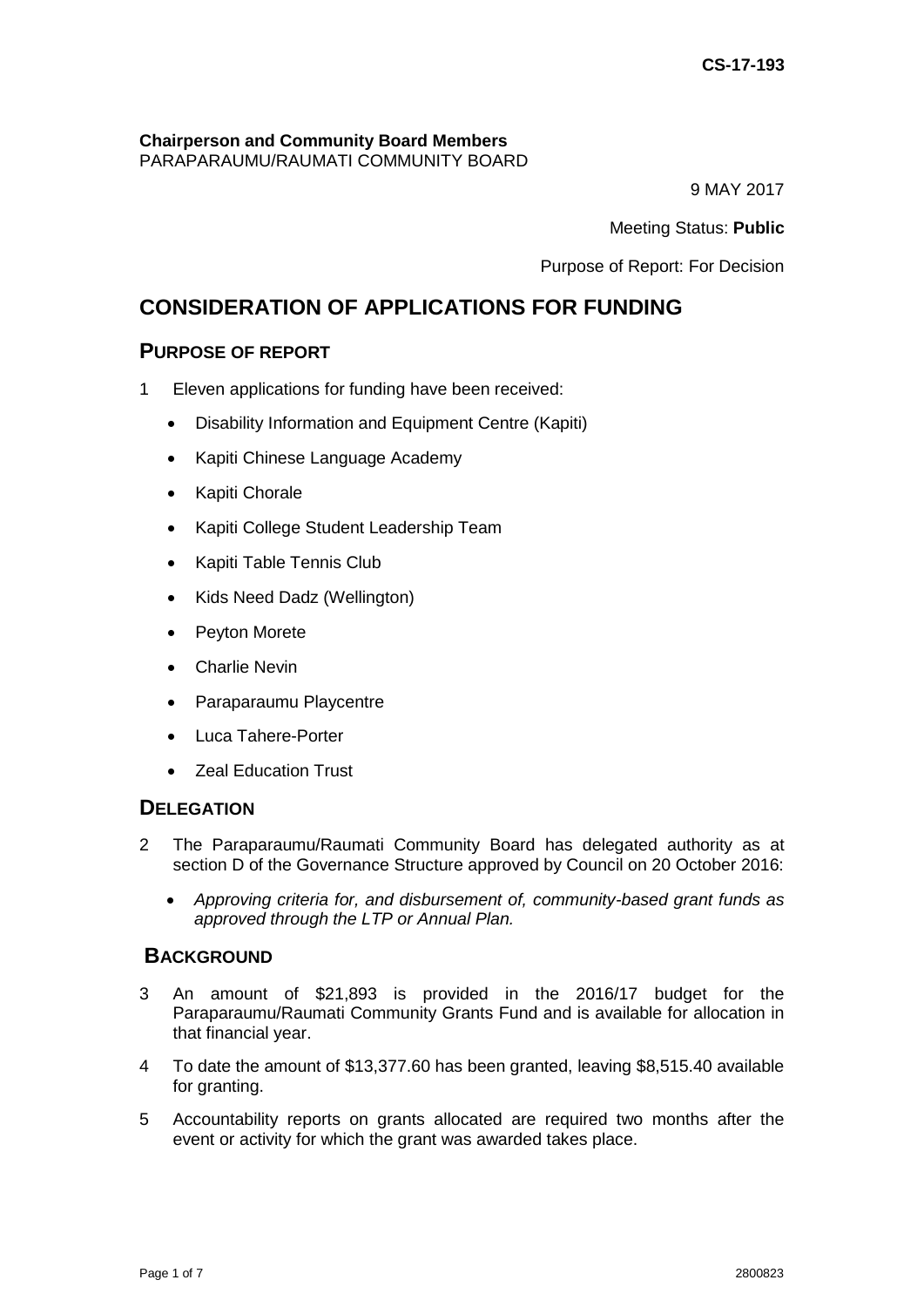# **CONSIDERATIONS**

# Policy considerations

6 Grants are allocated in accordance with established criteria (attached to this report as Appendix 1).

# Applications to the Community Grants Fund

#### Disability Information and Equipment Centre (Kapiti)

- 7 Funding of \$500 is sought to assist with the cost to organise and support meetings of the Kapiti Mobility Scooter Club. These monthly meetings are held at the Coastlands Aquatic Centre 10 months of the year.
- 8 This application can be considered under Eligible Purpose 2: *Special Project or Activity.*

#### Kapiti Chinese Language Academy

- 9 Funding of \$500 is sought to assist with the cost of providing Chinese language classes. These classes are held every weekend at the Kapiti Primary School.
- 10 This application can be considered under Eligible Purpose 2: *Special Project or Activity.*

#### Kapiti Chorale

- 11 Funding of \$355 is sought to assist with the cost of printing and advertising costs associated with three concerts to be performed, in May, August and November 2017.
- 12 This application can be considered under Eligible Purpose 2: *Special Project or Activity.*

### Kapiti College Student Leadership Team

- 13 Funding of \$500 is sought to assist with the cost of running a fundraising evening, to raise money for a fund to which students experiencing financial hardship can apply in order to participate in school activities or opportunities.
- 14 This application can be considered under Eligible Purpose 2: *Special Project or Activity.*

#### Kapiti Table Tennis Club

- 15 Funding of \$500 is sought to assist with the costs of holding interclub events and club championship matches, from May through to October.
- 16 This application can be considered under Eligible Purpose 2: *Special Project or Activity.*

#### Kidz Need Dadz

- 17 Funding of \$500 is sought to assist with the costs of running a Father's Day Community Event on 3 September 2017.
- 18 This application can be considered under Eligible Purpose 2: *Special Project or Activity.*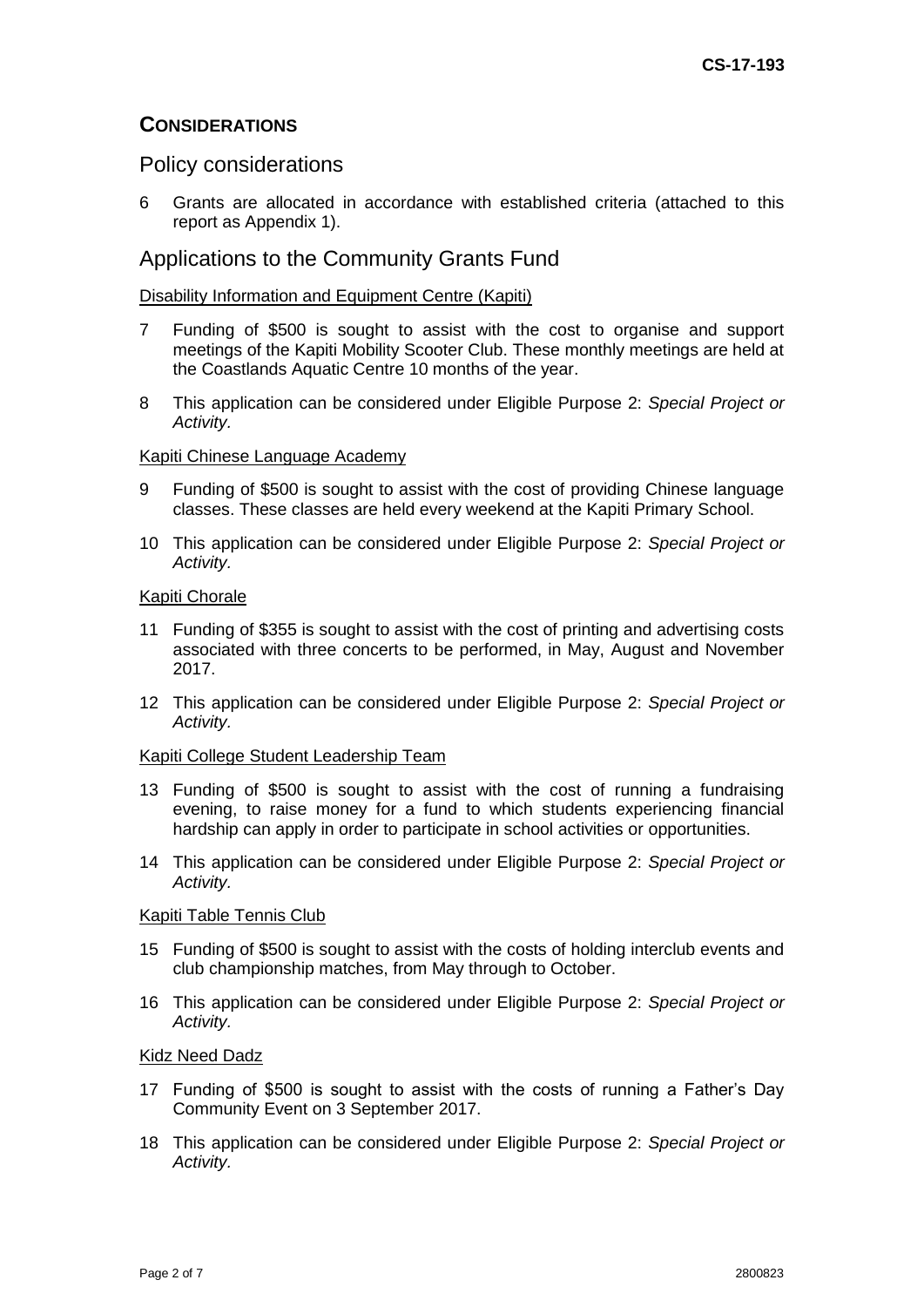### Peyton Morete

- 19 Funding of \$400 is sought to assist with the cost of participating in the National Secondary School Regional Challenge in Orienteering, being held in Christchurch on 3 – 5 June 2017.
- 20 This application can be considered under Eligible Purpose 2: *Special Project or Activity.*

### Charlie Nevin

- 21 Funding of \$250 is sought to assist with the cost of participating in the Raumati Beach School's trip to Samoa, in November 2017.
- 22 This application can be considered under Eligible Purpose 2: *Special Project or Activity.*

### Paraparaumu Playcentre

- 23 Funding of \$500 is sought to assist with the costs of the fundraising event *'Crafts on the Coast',* including hiring the venue and consumables for the event, being held on 18 June 2017.
- 24 This application can be considered under Eligible Purpose 2: *Special Project or Activity.*

#### Luca Tahere-Porter

- 25 Funding of \$500 is sought to assist with the cost of participating in the NZ Under 16 Mixed Team Touch Development Tour, being held on the Gold Coast, Australia, in September 2017.
- 26 This application can be considered under Eligible Purpose 2: *Special Project or Activity.*

#### Zeal Education Trust

- 27 Funding of \$375 is sought to assist with the resource consent costs required for the Music Box music development space, being held at Maclean Park, Paraparaumu Beach, during April 2017.
- 28 This application can be considered under Eligible Purpose 4: *To partially or fully offset the cost of any Council permit, licence or resource consent fees.*

# Financial considerations

29 An amount of \$21,893 is provided in the 2016/17 budget for the Paraparaumu/Raumati Community Grants Fund. To date in the 2016/17 year funds have been allocated as follows:

| Date     | Recipient                        | Amount   | <b>Purpose of Grant</b>                                                                                                                                 | <b>Report Back</b>         |
|----------|----------------------------------|----------|---------------------------------------------------------------------------------------------------------------------------------------------------------|----------------------------|
| 09/08/16 | <b>Bluebird Theatre</b><br>Group | \$235.40 | To assist with the costs of producing<br>'The Emperor and the Nightingale'<br>show, to be performed at the Kapiti<br>Playhouse on 6 and 7 October 2016. | Received<br>$07-12-16$     |
| 09/08/16 | Loved 4 Life                     | \$500    | To assist with the costs of providing a<br>quilt, knitted garments and meals to<br>the families of newborn babies.                                      | Received<br>$03 - 10 - 16$ |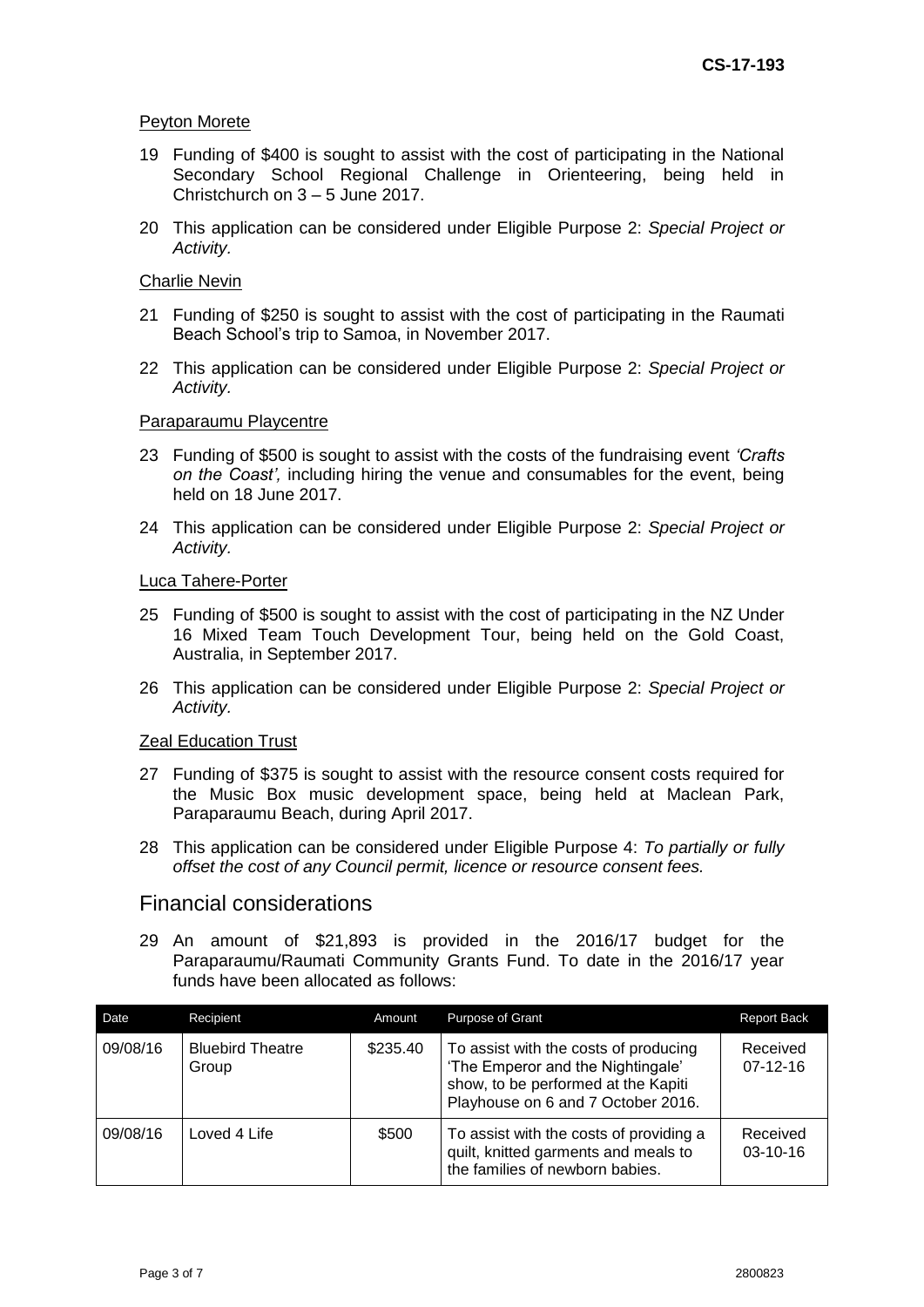| Date     | Recipient                                               | Amount   | Purpose of Grant                                                                                                                                                                                                                                                                                                                   | Report Back                                                                             |
|----------|---------------------------------------------------------|----------|------------------------------------------------------------------------------------------------------------------------------------------------------------------------------------------------------------------------------------------------------------------------------------------------------------------------------------|-----------------------------------------------------------------------------------------|
| 09/08/16 | Stella Nepia                                            | \$500    | To assist with the costs of participating<br>in the National Gymnastic<br>Championships in Invercargill, from 28<br>September - 2 October 2016.                                                                                                                                                                                    | Received<br>$31 - 01 - 17$                                                              |
| 09/08/16 | NZ Deerstalkers Assn<br>(Kapiti Branch)                 | \$392.20 | To assist with the costs of purchasing<br>a trauma first aid kit for use on<br>remote-location hunting training trips.                                                                                                                                                                                                             | Received<br>16-02-17                                                                    |
| 09/08/16 | Paraparaumu Beach<br><b>Tennis Club</b>                 | \$500    | To assist with the costs for the<br>Received<br>Premier Women's Team to participate<br>13-12-16<br>in the Premier One Competition in<br>Wellington.                                                                                                                                                                                |                                                                                         |
| 09/08/16 | Paraparaumu Scout<br>Group                              | \$500    | To assist with the costs for 10 scouts<br>and two scout leaders to attend the<br>NZ Scout Jamboree in Renwich, from<br>29 December 2016 - 7 January 2017.                                                                                                                                                                          | Received<br>14-02-17                                                                    |
| 09/08/16 | Raumati Village<br><b>Business Association</b><br>\$500 | \$500    | To assist with the costs of holding the<br>Raumati Village Christmas Street<br>Party on 24 November 2016,<br>specifically the cost to provide a<br>Traffic Management Plan which is<br>required in order to obtain Council<br>permission to close the road for the<br>event, and the management of the<br>road closure on the day. | Received<br>13-03-17                                                                    |
| 09/08/16 | Guardians of the<br>Kapiti Marine Reserve<br>Committee  | \$500    | To assist with the costs of organising<br>and hosting an inaugural meeting.                                                                                                                                                                                                                                                        | October<br>2016<br><b>Reminder sent</b><br>05/12/16<br><b>Reminder sent</b><br>19/01/17 |
| 20/09/16 | Age Concern Kapiti<br>Coast Inc                         | \$500    | To assist with the costs of funding the<br>'2016 Elder Person of the Year' award                                                                                                                                                                                                                                                   | Received<br>06-03-17                                                                    |
| 20/09/16 | Ken Ash                                                 | \$500    | To assist with the costs of walking the<br>January<br>3,002km Te Araroa Trail as a<br>2017<br>fundraiser for the NZ Neurological<br>Foundation.                                                                                                                                                                                    |                                                                                         |
| 20/09/16 | <b>Alison Fitzmaurice</b>                               | \$250    | To assist with the costs of<br>Received<br>$21 - 12 - 16$<br>representing NZ in the Oceania<br>Powerlifting Competition, to be held in<br>Christchurch on 4 December 2016.                                                                                                                                                         |                                                                                         |
| 20/09/16 | Kapiti Citizens Service<br>Trust                        | \$500    | To assist with the costs of installing a<br>Received<br>new dishwasher at the Ocean Road<br>27-01-17<br>Community Centre.                                                                                                                                                                                                          |                                                                                         |
| 20/09/16 | Kapiti College Get2Go<br>Team                           | \$500    | To assist with the costs of competing<br>in the national Get2Go Challenge<br>grand final, to held on Great Barrier<br>Island in December 2016.                                                                                                                                                                                     | Received<br>07-02-17                                                                    |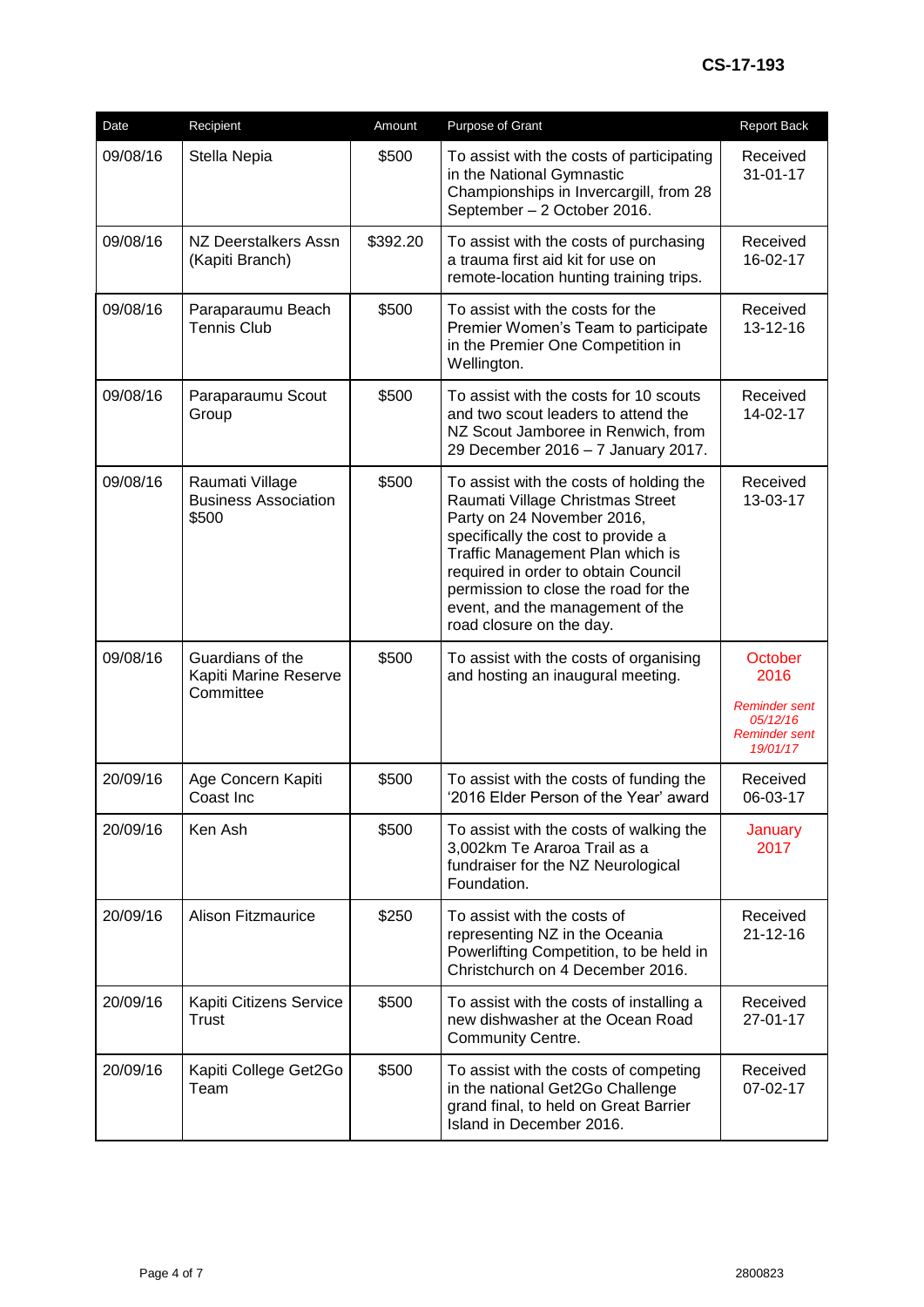| Date     | Recipient                                    | Amount | Purpose of Grant                                                                                                                                                    | Report Back                                             |
|----------|----------------------------------------------|--------|---------------------------------------------------------------------------------------------------------------------------------------------------------------------|---------------------------------------------------------|
| 20/09/16 | Pop-In Centre                                | \$500  | To assist with the costs of renting a<br>room at the Te Newhanga Kapiti<br>Community Centre for the group's<br>weekly meetings.                                     | Received<br>$27 - 01 - 17$                              |
| 20/09/16 | Raumati Beach<br>School                      | \$500  | To assist with the costs of providing<br>the traffic management plan required<br>for the Community Christmas Parade<br>on 26 November 2016.                         | Received<br>09-03-17                                    |
| 20/09/16 | <b>Stress Free Functions</b>                 | \$500  | To assist with the costs of providing a<br>shade tent at the Teddy Bears Picnic<br>to be held on 26 February 2017.                                                  | April 2017                                              |
| 20/09/16 | Te Whare Tiaki/Kapiti<br>Women's Refuge      | \$500  | To assist with the costs of providing<br>Received<br>petrol vouchers for volunteers<br>13-03-17                                                                     |                                                         |
| 22/11/16 | <b>Kapiti Coast Quilters</b>                 | \$500  | To assist with the costs of holding the<br><b>Due</b><br>Kapiti Coast Quilt Exhibition at the<br><b>June 2017</b><br>Southward Theatre on 29 - 30 April<br>2017     |                                                         |
| 22/11/16 | Kapiti Coast Rugby<br>League Club 2004 Inc   | \$500  | To assist with the costs of paying for<br>the fields at Matthews Park, which is<br>the venue for the Horowhenua Kapiti<br>Tag season                                | Received<br>19-01-17                                    |
| 22/11/16 | Kapiti Food Fair                             | \$500  | To assist with the costs of the<br>entertainment programme at the Fair,<br>to be held on 3 December 2016                                                            | Received<br>24-01-17                                    |
| 22/11/16 | Kapiti Light Orchestra                       | \$500  | To assist with the costs of purchasing<br>music for the orchestra to rehearse<br>and perform                                                                        | Received<br>15-12-16                                    |
| 22/11/16 | Kapiti Songsters Choir                       | \$500  | To assist with the costs of hall rental<br>fees at the Kapiti Uniting Parish<br>Church                                                                              | Due January<br>2017<br><b>Reminder sent</b><br>09/03/17 |
| 07/02/17 | Paraparaumu Beach<br><b>Bowling Club</b>     | \$500  | To assist with the cost to compete in<br>the National Interclub Playoffs, being<br>held in Auckland commencing 3<br>March 2017                                      | Received<br>30-03-17                                    |
| 07/02/17 | Kapiti Community<br>Patrol                   | \$500  | To assist with the cost of livery and<br>reflective safety markings for the<br>Patrol's new vehicle.                                                                | Received<br>28-02-17                                    |
| 21/03/17 | <b>Business House</b><br><b>Netball Club</b> | \$500  | To assist with the cost of netball court<br>hire                                                                                                                    | <b>Due</b><br><b>May 2017</b>                           |
| 21/03/17 | James Fanning                                | \$500  | To assist with the cost of attending the<br><b>Due</b><br>West Ham United Football Club's Elite<br><b>June 2017</b><br>Training Academy, in London, in Aprl<br>2017 |                                                         |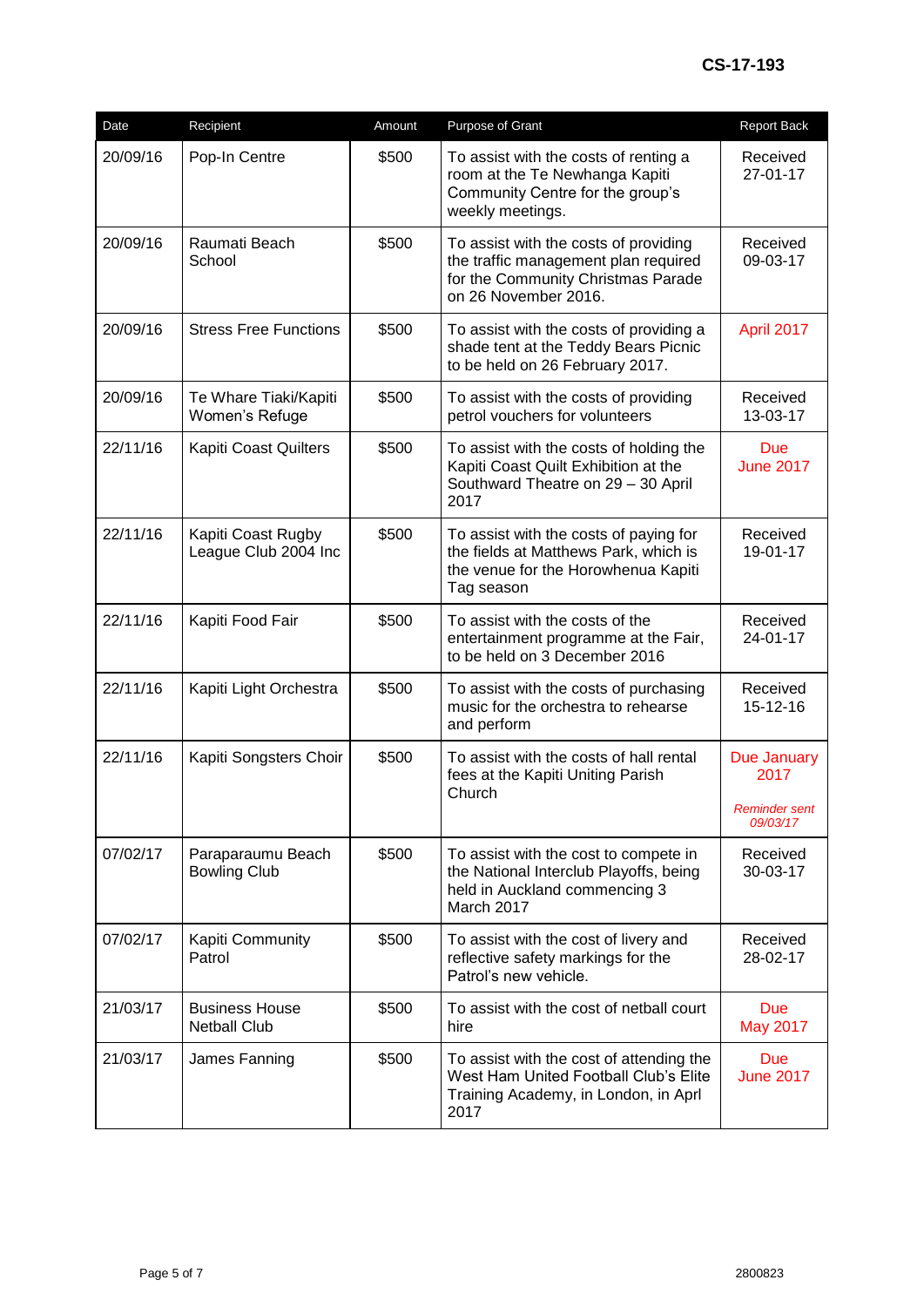| Date     | Recipient                                     | Amount      | <b>Purpose of Grant</b>                                                                     | <b>Report Back</b>            |
|----------|-----------------------------------------------|-------------|---------------------------------------------------------------------------------------------|-------------------------------|
| 21/03/17 | Te Newhanga Kapiti<br><b>Community Centre</b> | \$500       | To assist with the cost of hosting he<br>Fusion Multicultural Festival on 25<br>March 2017. | <b>Due</b><br><b>May 2017</b> |
| 21/03/17 | Kapiti Coast Junior<br><b>Hockey Club</b>     | \$500       | To assist with the cost of uniforms for<br>the club's junior umpires.                       | Due<br><b>May 2017</b>        |
|          | Total allocated to date                       | \$13,377.60 |                                                                                             |                               |

- 30 The amount unallocated in the 2016/17 year is \$8,515.40.
- 31 The total of applications under consideration in this report is \$4,880.
- 32 If all applications were granted in full, this would leave \$3,635.40 available for allocation in the reminder of the 2016/17 financial year.
- 33 After the May meeting there is one Board meeting remaining in the 2016/17 financial year.

# **SIGNIFICANCE AND ENGAGEMENT**

# Degree of significance

34 This matter has a low level of significance under the Significance and Engagement Policy

# **RECOMMENDATIONS**

- 35 That the Paraparaumu/Raumati Community Board grants the Disability Information and Equipment Centre (Kapiti) \$................................. to assist with the cost to organise and support meetings of the Kapiti Mobility Scooter Club.
- 36 That the Paraparaumu/Raumati Community Board grants the Kapiti Chinese Language Academy \$................................. to assist with the cost of providing Chinese language classes.
- 37 That the Paraparaumu/Raumati Community Board grants Kapiti Chorale \$................................. to assist with the cost of printing and advertising costs associated with three concerts to be performed, in May, August and November 2017.
- 38 That the Paraparaumu/Raumati Community Board grants the Kapiti College Student Leadership Team \$................................. to assist with the cost of running a fundraising evening, to raise money for a fund to which students experiencing financial hardship can apply in order to participate in school activities or opportunities.
- 39 That the Paraparaumu/Raumati Community Board grants the Kapiti Table Tennis Club \$................................. to assist with the costs of holding interclub events and club championship matches, from May through to October.
- 40 That the Paraparaumu/Raumati Community Board grants Kidz Need Dadz \$................................. to assist with the costs of running a Father's Day Community Event on 3 September 2017.